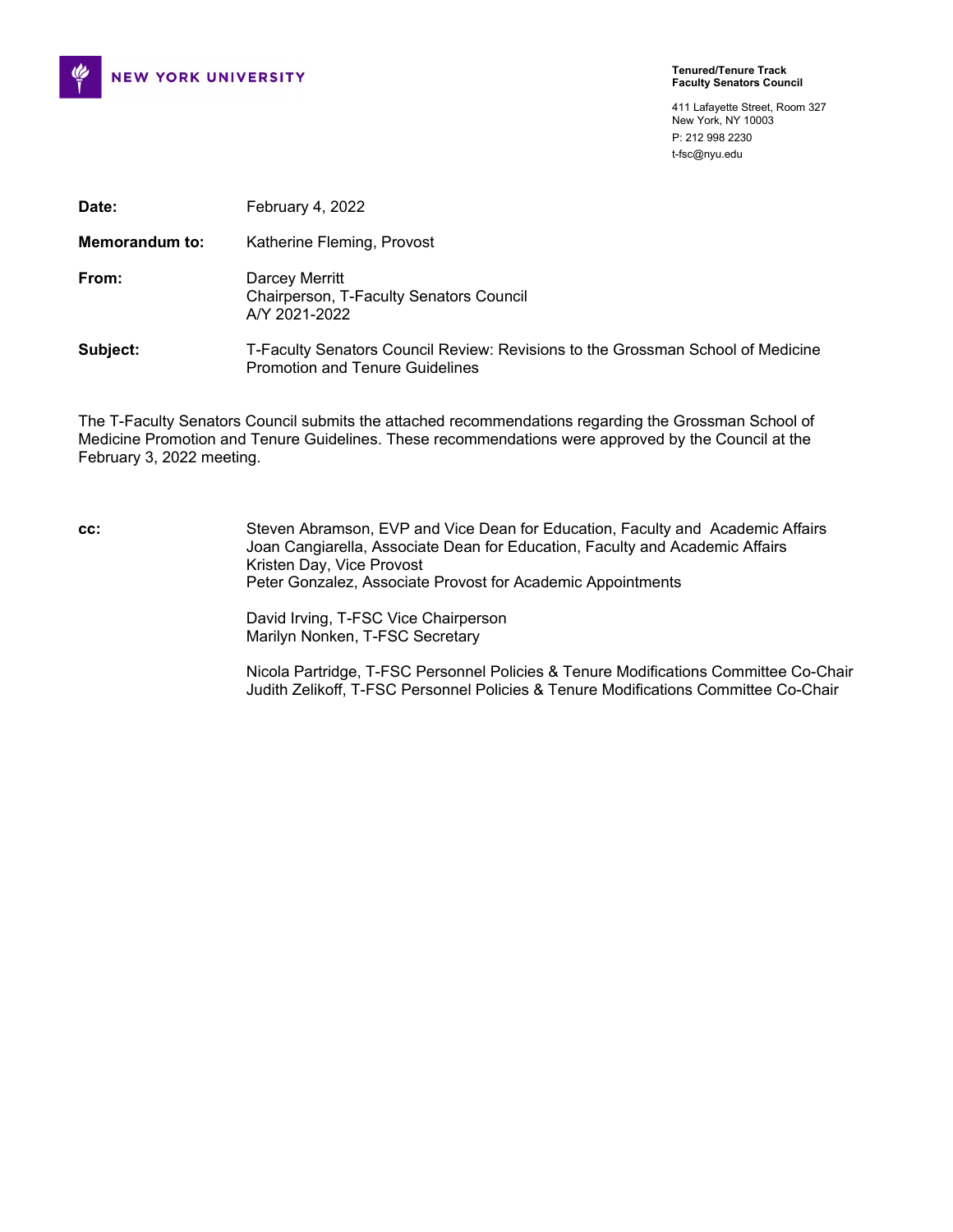**From:** NYU T-FSC Senate, Personnel Policies and Tenure Modifications Committee (PPTM), Drs. Judith T. Zelikoff and Nicola Partridge, Co-Chairs

**To:** T-FSC

**Date:** 1/17/2022

**Re:** New York University Grossman School of Medicine (NYUGSoM) *Guidelines for Promotion on the Tenure Track or Tenure*

The PPTM Committee, Co-Chaired by Drs. Zelikoff and Partridge have thoroughly reviewed the submitted NYU Grossman School of Medicine *Modifications for Promotion on the Tenure Track or Tenure*. The PPTM Committee met several times by Zoom to review and discuss (at length) the *Modifications* document. As a Committee, we unanimously agreed on the edits and comments being presented to the T-FSC for discussion. Please find our added text highlighted in yellow and our rationale for such changes in *italics* in each section*.*

#### **2. TENURE STANDARDS**:

a. "Candidates are expected to publish their work in peer-reviewed journals, obtain extramural funding for their research from national granting agencies, and ultimately achieve national or international peer recognition in their fields." Taken into account with other variables, "in the absence of such a record, tenure will not be granted." *We suggest adding the phrase "taken into account with other variables," as any extenuating circumstances or variables that could contribute to such a decision, should be considered.*

b. "It is neither desirable nor possible to define an abstract and universal standard of measurement. Each case must be examined" in total "by making explicit comparisons, by delineating special strengths, and by acknowledging limits or weaknesses. *We suggest adding the word 'total' or 'as a whole,' as many components go into making such decisions on strengths and weaknesses*.

#### **3. GUIDELINES AND PROCEDURES, STAGES I, II, III**

#### **A. DEPARTMENTAL REVIEW: STAGE 1**

#### A.1. Annual Review

a. "If the decision is to not reappoint a tenure eligible faculty member the Department chair will meet with the faculty member and notify them in writing, with the appropriate required notice of non-reappointment" not later than March 1 of the first year of academic service, if the appointment is to be terminated on August 1; not later than Dec. 15 of the second year of academic service, if the appointment is to be terminated on Aug. 31. In all other cases, not later than August 31, if the appointment is to be terminated on the following Aug. 31, or not later than 1 year before the termination of the appointment. "A copy of the letter will be shared with the Dean or the Dean's designee." *We suggest adding specific timelines that are closely aligned with the Faculty Handbook.*

#### A.2. Third- and Sixth- Year Reviews

a. "The Chair of the Department and the DAPC will complete a formal review of tenure prospects in the third and sixth year of service for all assistant professors and associate professors in tenure tracks." Since the Library is on a 6-yr time clock, Curators will only have a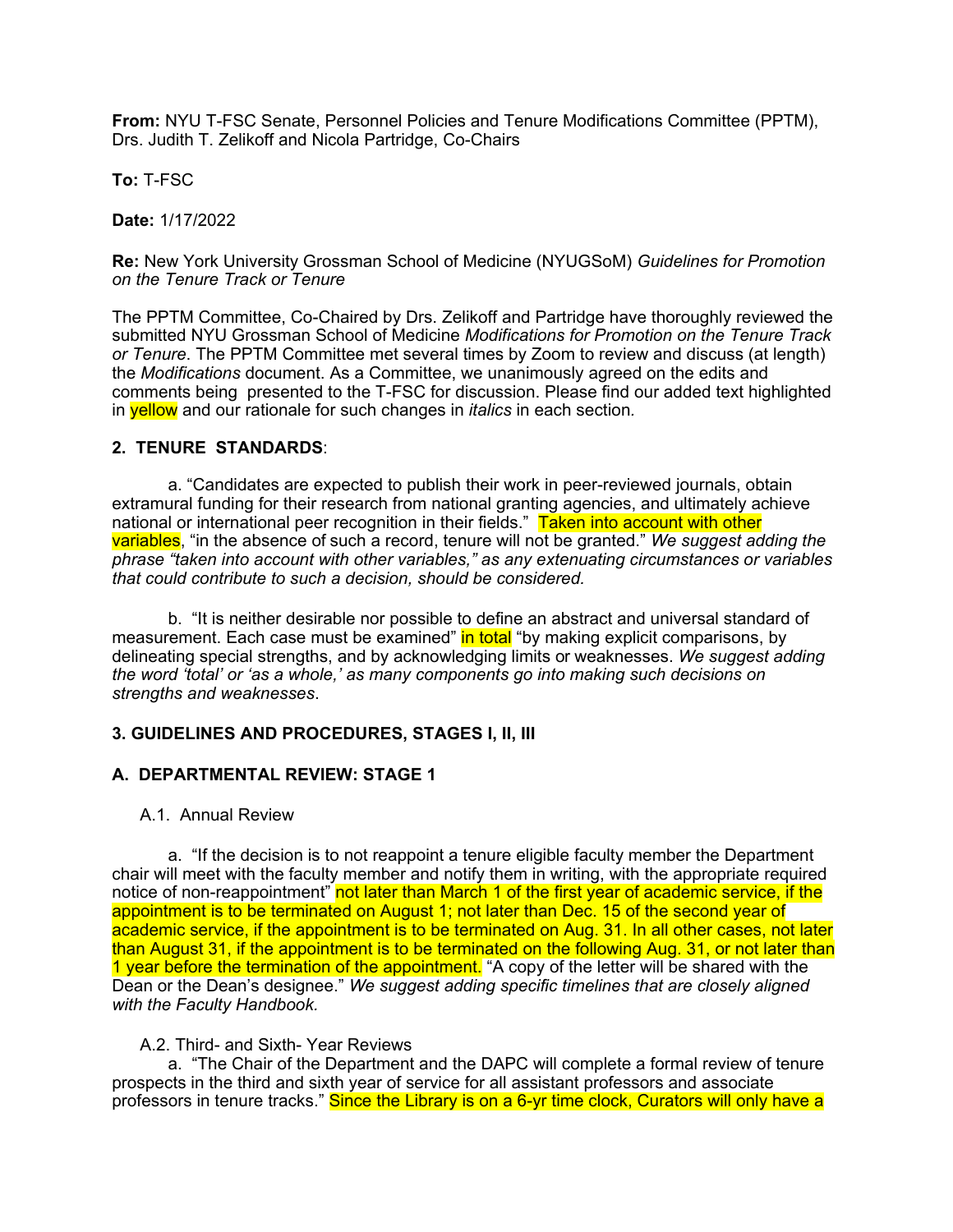3-year review as they will be considered for tenure in the sixth year. *We modified the language of this paragraph as Library Curators only have a 3-year review as they come up in 6-years for tenure consideration.* 

### A.3. Secondary Appointments

a. "A recommendation from both Department Chairs must then be submitted to the Dean as part of the process outlined in these Guidelines. Should the secondary Department at GSOM disagree with the primary GSOM Department's recommendation for promotion or tenure, the process can continue; however, the faculty member will no longer continue to maintain his or her secondary appointment in the secondary department at GSOM" until the conflict between departments is resolved and a final decision is made. *We suggest adding this phrase so as to assure the faculty member that if a favorable agreement can be reached between both primary and secondary departments, he/she would have the opportunity to return as a member of his/her secondary department.*

# **B. Departmental Appointment, Promotion and Tenure Committee (DAPC)**

a. **"**The DAPC will consist of a minimum of three, tenured members of the departmental faculty of appropriate rank appointed by the Department Chair" or elected "for renewable three year terms; the Department Chair will select one of the members to serve as chair of the DAPC. If there are less than three tenured faculty members in a department, the Department Chair will consult with the Dean about drawing on"/electing tenured faculty with appropriate backgrounds "from other departments of the NYU Grossman School of Medicine to form an ad hoc committee consisting of three or more members[1](#page-2-0)." *We suggest including an option of election to be more closely aligned with the Faculty Handbook which states that "members of the departmental faculty of appropriate rank can be appointed or elected"…for renewable three year terms. We also suggest adding the phrase, with appropriate backgrounds to assist in the selection process.* 

b. "The DAPC should not include scholars with whom the candidate has been closely associated. For example," within the preceding 3 years, "the reviewer has not collaborated with, co-authored a publication with, served on a grant in a major professional role, and/or mentored or trained the faculty member under consideration for promotion or tenure." *We suggest including a specific timeframe (i.e., 3-years) adapted from NIH Guidelines for Conflict of Interest. We also suggest that the phrase, "closely-associated" be explained in greater detail which could be adapted from the NIH Guidelines for Conflict of Interest document. .*

# **C. Preparation of the Initial Docket**

a. **"**As evidence of outstanding achievement, the initial docket must include:….. "Copy of the written report to the candidate from the Third Year Review and from the Sixth Year Review (or reviews at an adjusted timetable as set forth herein), when appropriate, with the exception of the Library Curator who will have only a 3-year review due to their 6-year timeframe for promotion. *We recommend adding the highlighted sentence based on the Library Curator's 6-year timeframe for promotion.* 

# **C.1. Discussion of Items in the Docket**

C.1.1. Third and Sixth Year Review

 **a. "**All tenure dockets, except for lateral hires, must include a copy of the written report to the candidate from the Third-Year Review and the Sixth-Year Review (or, in the case of faculty members whose probationary timetable is shortened due to qualifying previous service, the reviews completed on the adjusted timetable)" with the exception of the Library Curator who will submit only a Third-Year Review. *This phrase was added for* 

<span id="page-2-0"></span><sup>1</sup> For purposes of these Guidelines, the processes and procedures applicable to the DAPC shall also apply to any ad hoc tenure committee that may be formed within the Grossman School of Medicine.